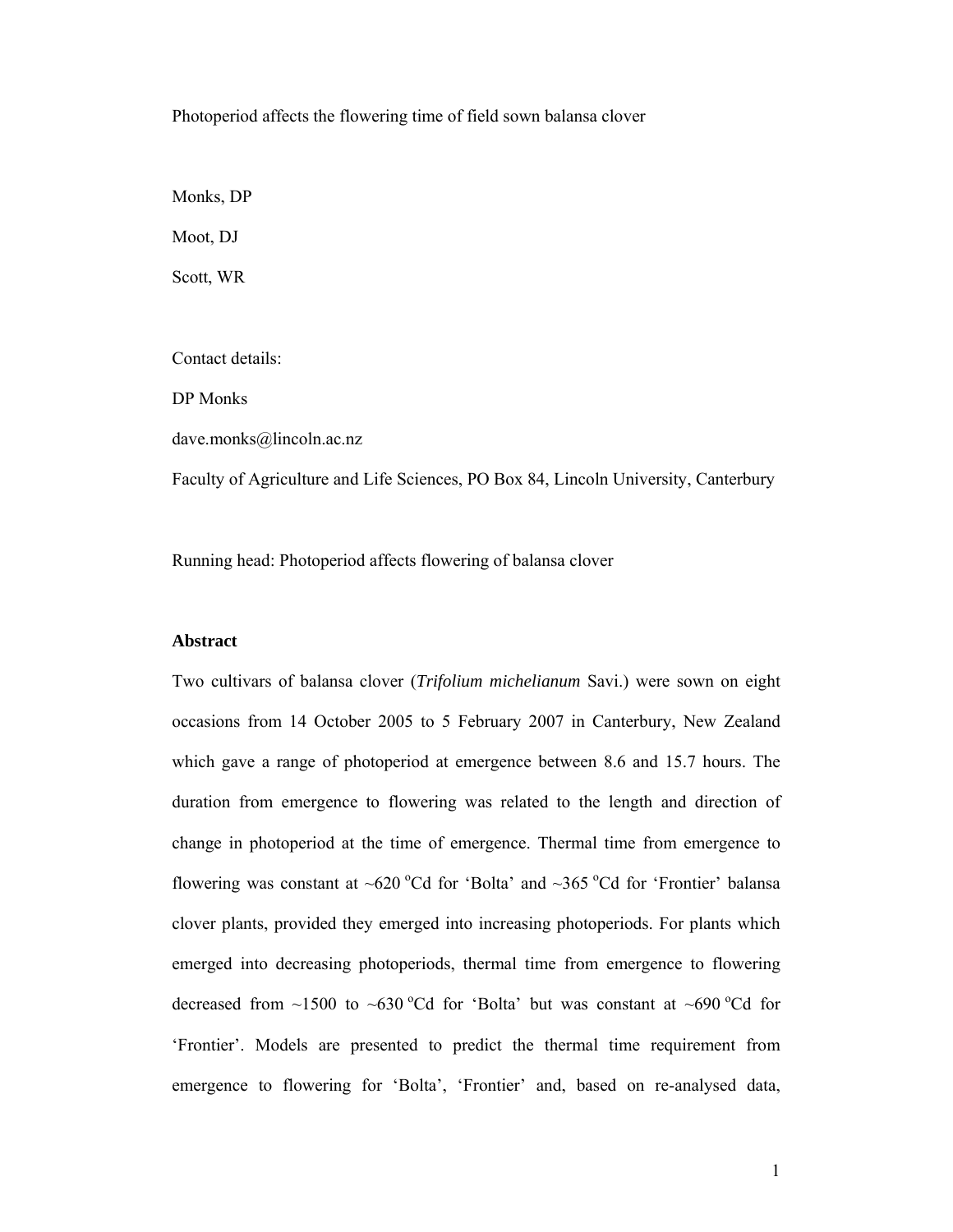CPI45856 balansa clovers in relation to daylength at emergence. These results are discussed in relation to farm sowing and management practices.

**Additional keywords:** Crop model, hysteresis

# **Introduction**

Balansa clover (*Trifolium michelianum* Savi.) is an aerial flowering Mediterranean annual legume that is grown in over 1.5 M ha in Australia (Craig and Ballard, 2000). When sown in a grazed pasture mixture with cocksfoot (*Dactylis glomerata* L,) at Lincoln University, New Zealand , balansa clover produced 30% of the 8-10 t DM/ha yield (Mills *et al.*, 2008). The dry matter production of balansa clover depended on regeneration from seed, itself dependent on the time of final spring grazing in relation to flowering date (Monks *et al.*, 2008). The time of flowering can therefore be used to assist management decisions on when to cease grazing to allow seed set and in some environments it determines which cultivar is most suitable. This contrasts the situation for subterranean clover where the self fertilized flowers are forced below ground and seeds are set even under continuous grazing (Ates *et al.*, 2008).

The time of flowering in many species is genetically controlled and responsive to temperature, photoperiod and the circadian rhythm (Evans, 1959). The plant aims to flower at the most advantageous time to set seed for regeneration. Many species delay the time of flowering if they are grown in environments with different photoperiod durations (Garner and Allard, 1920). The effects of photoperiod on the time of flowering have been quantified using photothermal time as defined by Weir *et al.* (1984). This method has been used to predict flowering time in many crops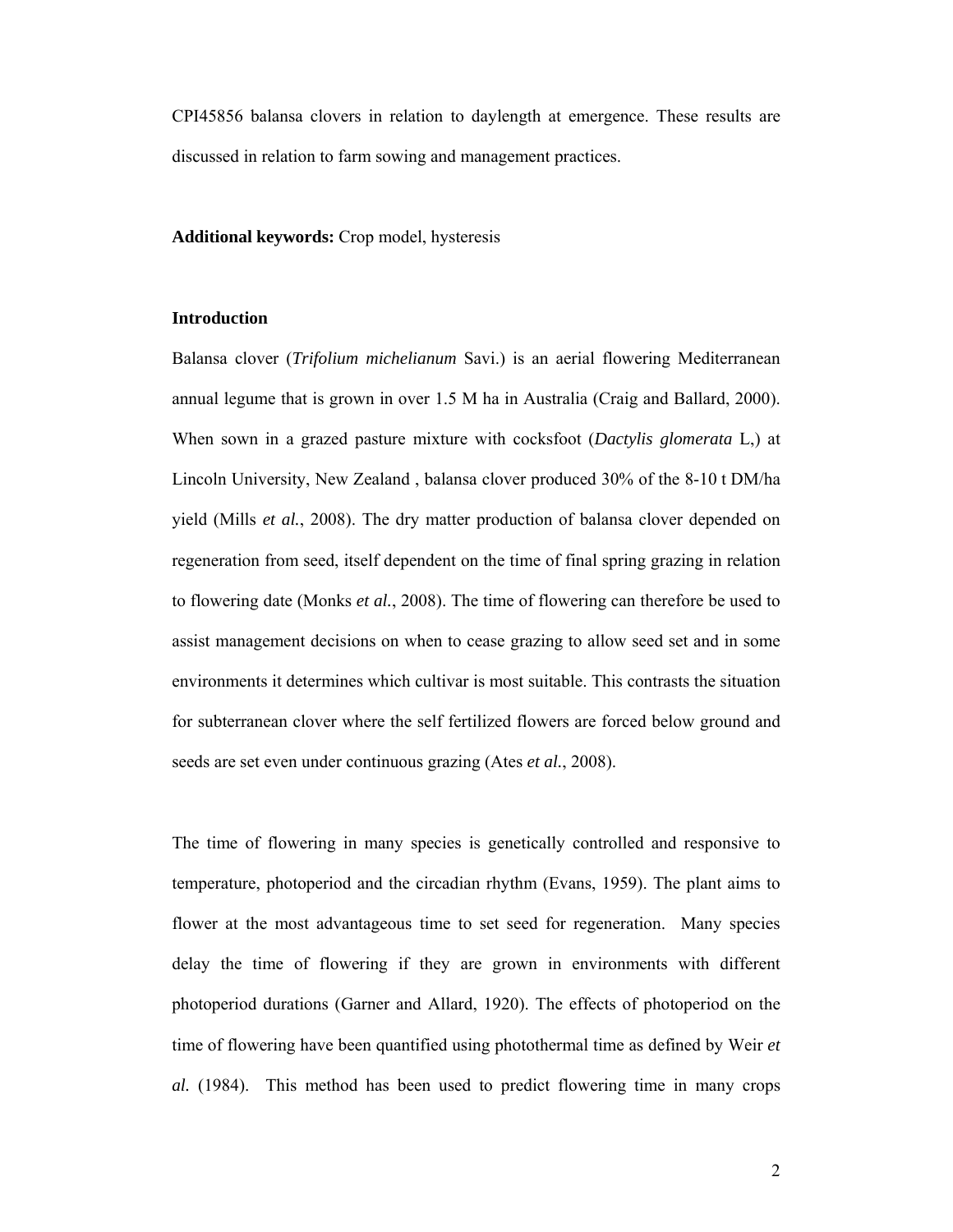(Summerfield *et al.*, 1991) including wheat (Porter *et al.*, 1987) and subterranean clover (Evans *et al.*, 1992). In most cases analyses have been based on the mean photoperiod experienced by the plant from emergence to flowering. However, predicting flowering date using the mean photoperiod from emergence to flowering is circuitous because it requires prior knowledge of the flowering date to be predicted. In response, Brooking *et al.* (1995) suggested that the length and direction of change of the photoperiod at a single point in the life of a plant could be used to predict the date of flowering.

This study was conducted to test the hypothesis that photoperiod and temperature can be used to quantify the time of flowering for two balansa clover cultivars. This was done through a field experiment where analyses were compared with published literature to define the drivers of time to flowering for balansa clover cultivars. Accurate prediction of the time of flowering would assist on-farm management decisions regarding the time of animal grazing and seed production, and to determine the best cultivars to sow and the optimum sowing time for maximum herbage production.

### **Materials and Methods**

This field experiment was conducted at Lincoln University, Canterbury, New Zealand  $(43^{\circ}$  38'S,  $172^{\circ}$  28'E, 11 m a.m.s.l) on a Templeton silt loam soil (Udic Ustochrept, USDA Soil Taxonomy) with  $1.8 - 2.5$  m of fine textured material overlying gravels (Cox, 1978). These soils are imperfectly drained and display a strong mottling, which indicates periods of water logging. Sulfur superphosphate (8.7% P, 14.7% S, 19% Ca)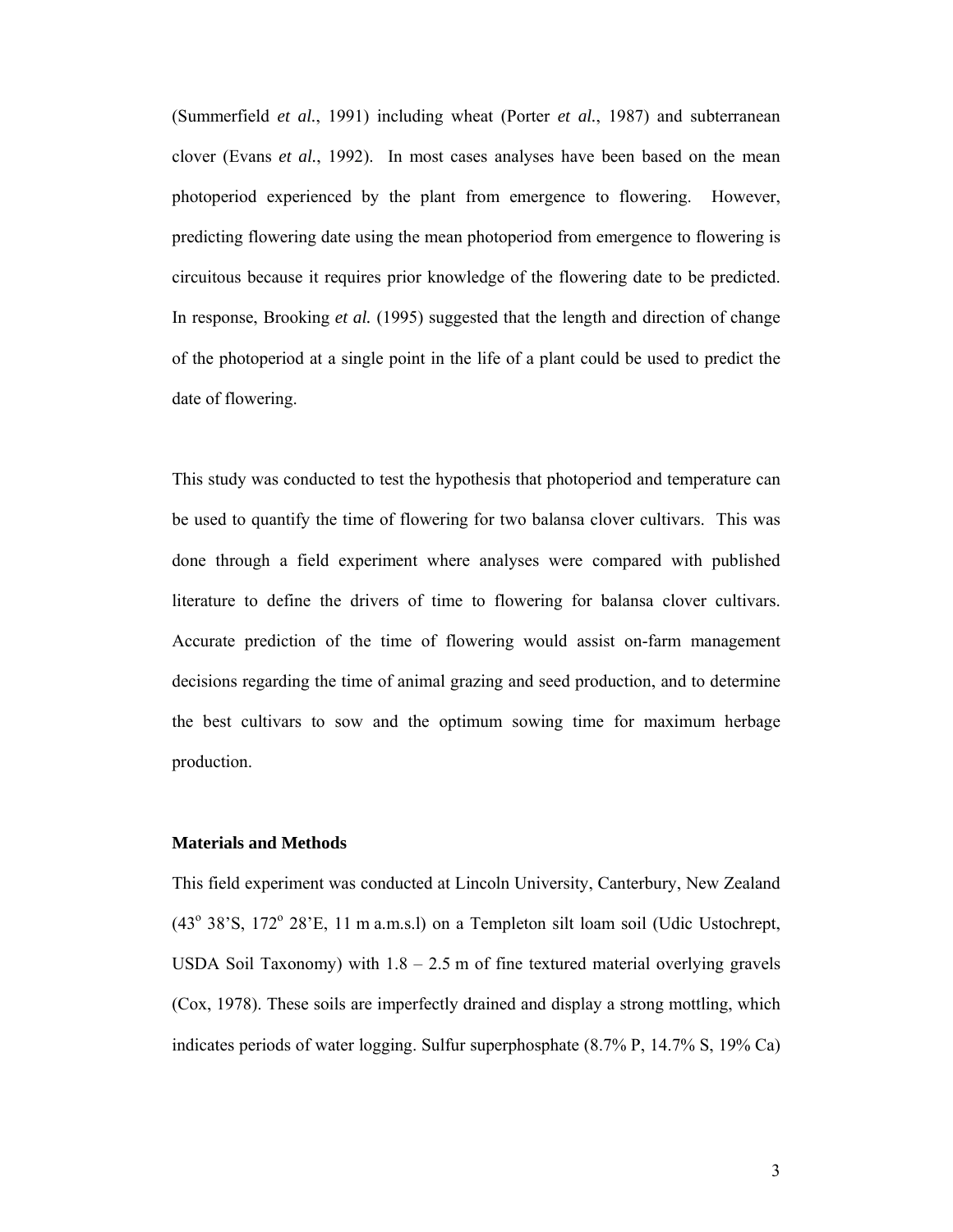at 200 kg/ha and urea (46% N) at 100 kg/ha were applied on 13 July 2005 following a soil test.

This experiment was a split-plot factorial in a randomised complete block design with three replicates and 48 plots. Main plots were 8 sowing dates (Table 1) and two balansa clover cultivars ('Bolta' and 'Frontier') as subplots. Before the first sowing, the area was cultivated to produce a firm, fine seedbed. Plots were also cultivated prior to each additional sowing.

Bare seed (from Agricom Ltd., Ashburton, New Zealand) was sown without inoculum in monocultures at 6 kg of viable seed/ha. The plots were  $2.1 \times 6.0$  m and drilled in 150 mm rows at a target depth of ≤10 mm using an Øyjoord cone seeder followed by chain harrows. The plots were then Cambridge rolled.

All plots received 35 mm of irrigation water on both 13 and 20 April 2006 to ensure establishment and survival of seedlings. All sown plots were sprayed on 28 October 2006, after flowering, with Pulsar® (200 g/l bentazone and 200 g/l MCPB) at 5 l/ha and Gallant® (100 g/L haloxyfop) at 1.5 l/ha for the control of broadleaf and grass weeds (particularly *Poa annua*), respectively.

## **TABLE 1 APPROX HERE**

Prior to the first sowing, a temperature sensor (Thermistors KTY-110) was placed at the experimental site at 100 mm above the soil surface in a central location within 3 m of all replicates. Temperatures were recorded every five minutes and integrated and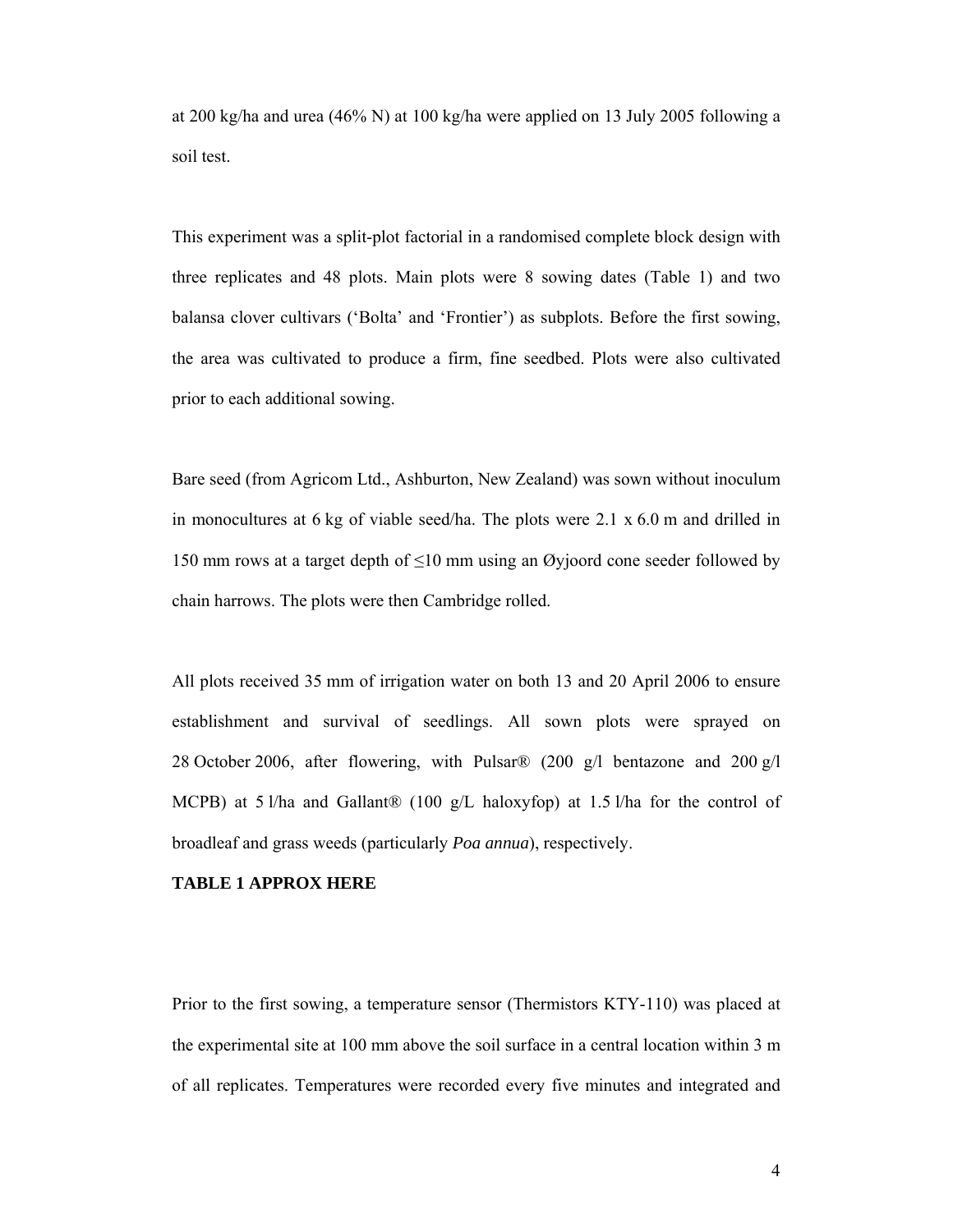logged every hour with a HOBO data logger (Onset Computer Corporation) to define the daily maximum and minimum temperatures for thermal time calculations.

Flower development was recorded at 2-5 day intervals from six marked plants per replicate from emergence. The time of flowering was defined as when 50% of plants had an inflorescence bud visible in the axil of a leaf. The node of first flower was recorded on 29 September 2006 for plants sown on 16 January, 8 March and 27 April.

## *Analysis*

The time of flowering was analysed using thermal time and photothermal time. Thermal time was calculated daily as the mean of eight temperature values generated from maximum (MaxT) and minimum (MinT) temperatures using a function to model the sigmoid shape of temperature change through a day (Jones and Kiniry, 1986). Each of the values was calculated and then had base temperature subtracted before being averaged to give a single value of thermal time for each day. The model was of the form:

Equation 1 
$$
0.92105 + 0.114 \times I - 0.0703 \times I^2 + 0.0053 \times I^3
$$

Where  $I = 1$  through to 8. Base temperature, below which no development occurs (Angus *et al.*, 1981), was  $2.5^{\circ}$ C and optimum temperature, at which development occurs at its maximum rate, was  $15^{\circ}$ C. These values were derived from growth cabinet experiments to describe the vegetative development of balansa clover including, germination, emergence and leaf appearance (Monks, 2009).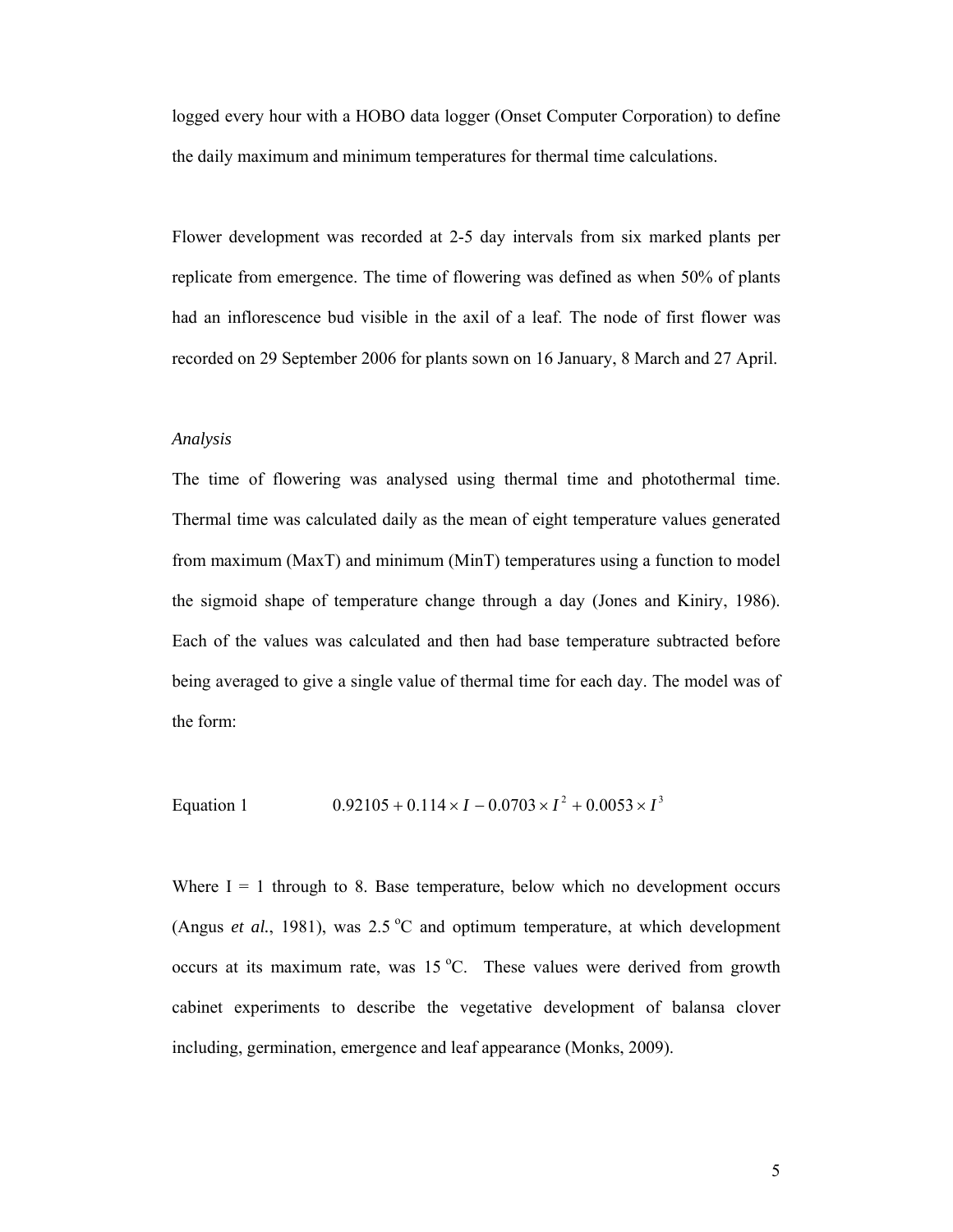Photothermal time (Pt) was calculated using the following equations (Weir *et al.*, 1984):

Equation 2  $Pt = FP \times Tt$ 

Equation 3 
$$
FP = [(Pp - Pp_{base})/(Pp_{opt} - Pp_{base})]
$$

where FP is a photoperiod modification factor, Pp is the photoperiod at emergence in hours,  $P_{\text{Popt}}$  is the optimum photoperiod and the  $P_{\text{Dbase}}$  is the base photoperiod (Summerfield *et al.*, 1991). Photoperiod was defined from sunrise to sun set, including civil twilight (Evans *et al.*, 1992). To define the optimum and base photoperiods an iterative least squares minimisation analysis was performed using values ranging from 0 to 24 hours. This analysis showed that for this long day plant setting the optimum photoperiod at 15.7 hours and the base photoperiod at 8.6 hours, which correspond to the maximum and minimum photoperiods experienced at this latitude, gave the maximum  $R^2$  of ~0.96 for both cultivars.

The node of first flower was analysed using Analysis of Variance (ANOVA) with means separation by least significant difference (LSD) (5%).

A second data set was generated from a reanalysis of flowering time for CPI45856 balansa clover sown near Kyabram airfield, northern Victoria, Australia (36° 34'S, 145° 06'E) (Kelly and Mason, 1986). Sowing dates for CPI45856 (treated as synonymous with emergence date) were 7 February, 28 February, 21 March and 11 April 1983. Final emergence percent was low at 18% for the first two dates and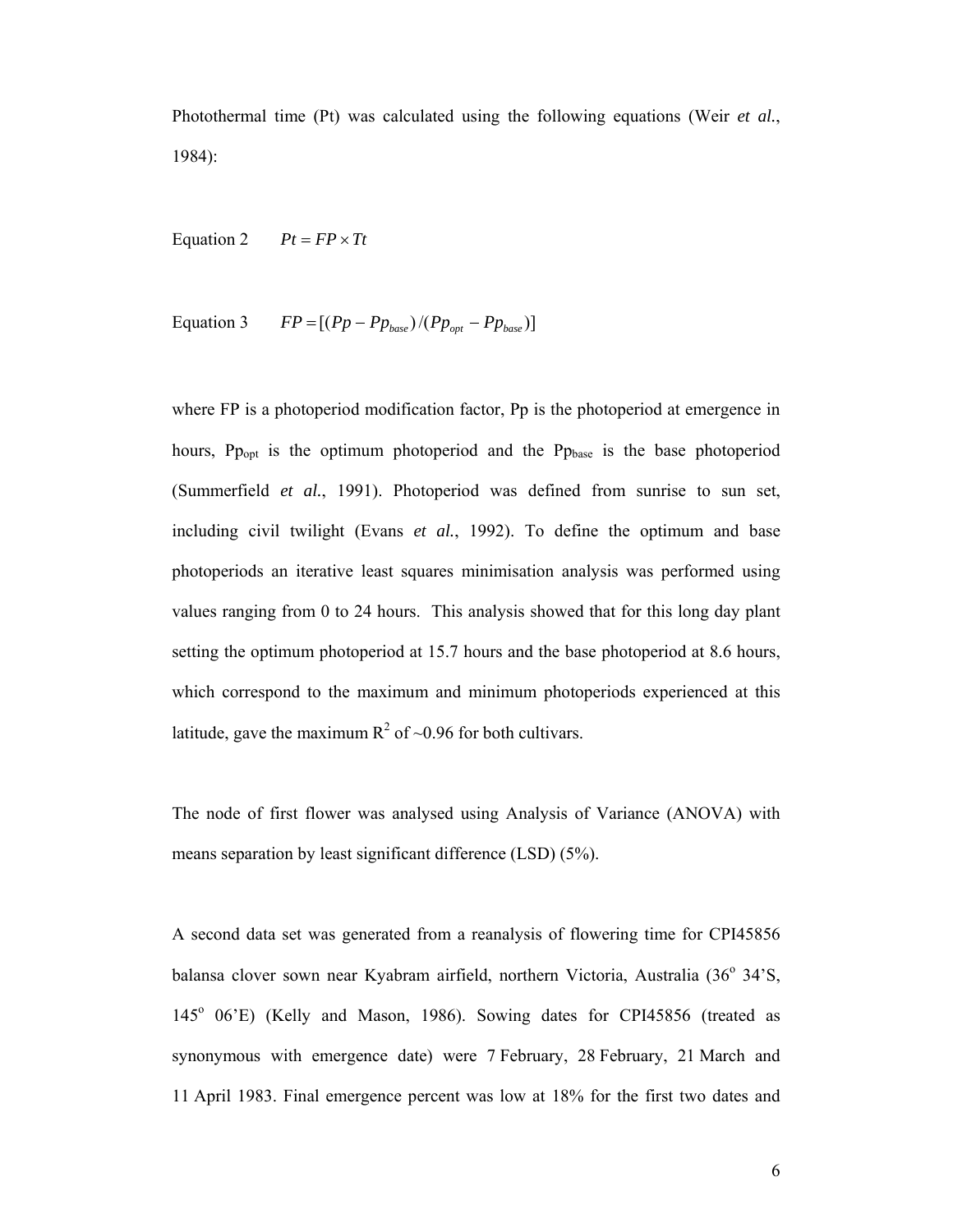this may have been due to high temperature dormancy in the seed (Monks *et al.*, 2009). Daily maximum and minimum temperatures for this dataset were generated from the monthly mean maximum and minimum temperatures for Kyabram airfield for 1983 (Anonymous, 2009) and fitted to the model in Equation 1. Standard errors, given in parentheses, were not able to be calculated for CPI45856.

# **Results**

## *Calendar days from emergence to flowering*

The number of days from emergence to flowering in 'Bolta' and CPI45856 decreased with each successive sowing date through the calendar year from January to December (Figure 1). For 'Frontier', the number of days to flowering was lower for plants sown between 16 January and 21 March than for plants sown on 27 April (Figure 1).

# **FIGURE 1 APPROX HERE**

## *Thermal time from emergence to flowering*

Thermal time was calculated to summarise the time from emergence to flowering within each cultivar. The thermal time required from sowing to flowering for 'Bolta' and CPI45856 exhibited a similar decline over time (Figure 2).

The accumulated thermal time for 'Frontier' decreased stepwise for plants sown after 27 April (Figure 2). Thus the total accumulated thermal time requirement for flowering for all three cultivars differed across sowing dates. To account for this systematic variation in flowering date, the influence of photoperiod was also examined.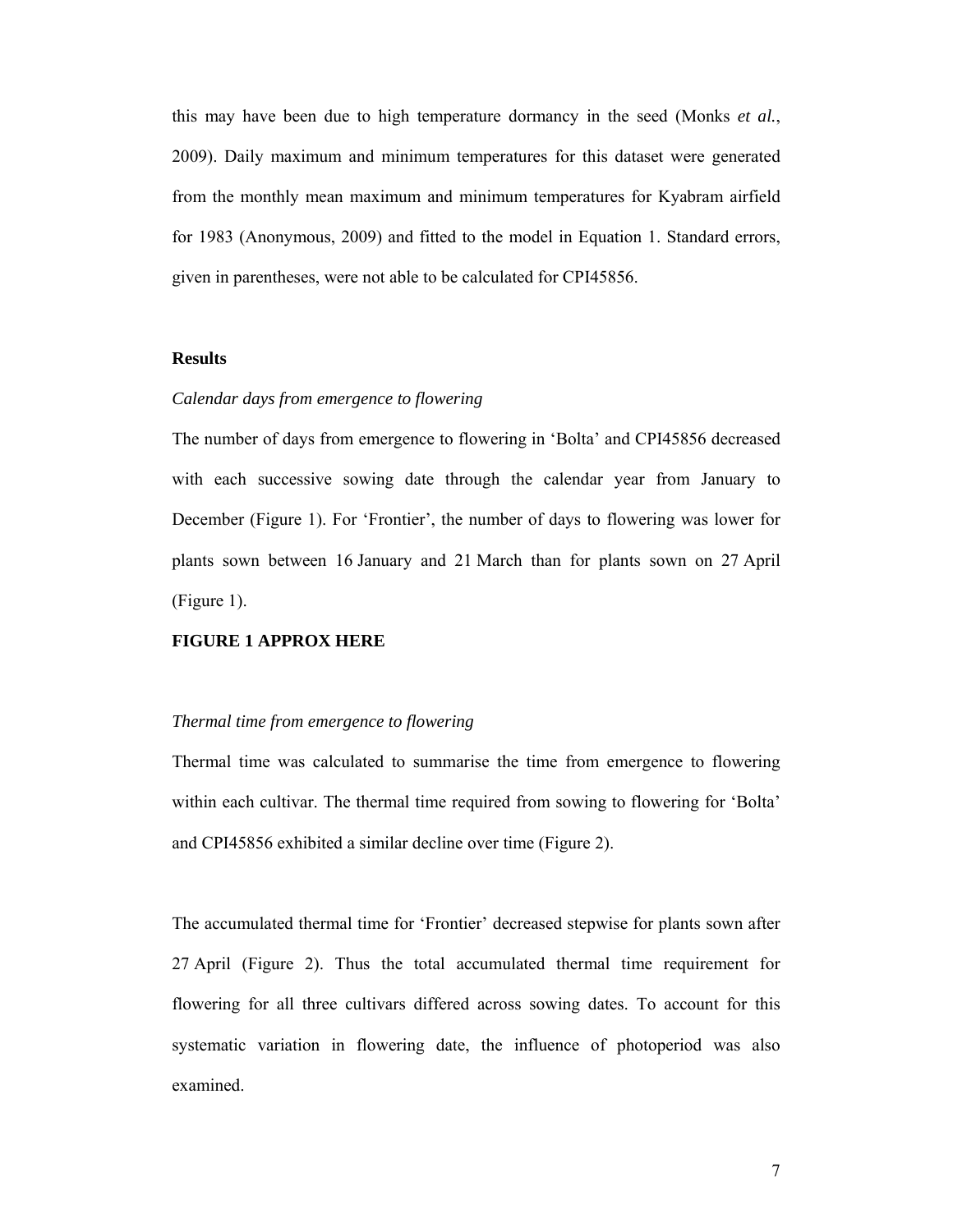## **FIGURE 2 APPROX HERE**

#### *Photoperiod at emergence*

Thermal time from emergence to flowering formed a hysteresis with increasing and decreasing photoperiod at emergence for both 'Bolta' and 'Frontier' (**Error! Reference source not found.**). The sowing dates for CPI45856 resulted in plants only emerging into decreasing photoperiods (Kelly and Mason, 1986).

## *'Bolta'*

All 'Bolta' balansa clover plants that emerged after the longest day (21 December) flowered in September, when photoperiod was between 11 and 12.3 hours. However, the number of thermal units from sowing to flowering decreased for plants emerging between 16 January and 3 July (**Error! Reference source not found.**). The relationship found was a 148  $(\pm 5.1)$  °Cd decrease for each hour reduction in daylength at emergence ( $R^2 = 0.99$ ) from 1500 °Cd on 16 January to 630 °Cd on 7 July.

During this period, the nodes at first flower of 'Bolta' balansa clover decreased (P<0.001) from 14.5 to 10.1, mirroring the decrease in time to flowering as sowing date progressed from 16 January to 7 July. In contrast, the number of thermal units required from emergence to flowering remained relatively constant, decreasing by 8 ( $\pm$ 7.2) <sup>o</sup>Cd for each hour increase in daylength at emergence ( $R^2$  = 0.52).

## *'Frontier'*

For 'Frontier' balansa clover seedlings, the number of thermal units from emergence to flowering regressed against photoperiod at emergence also formed a hysteresis.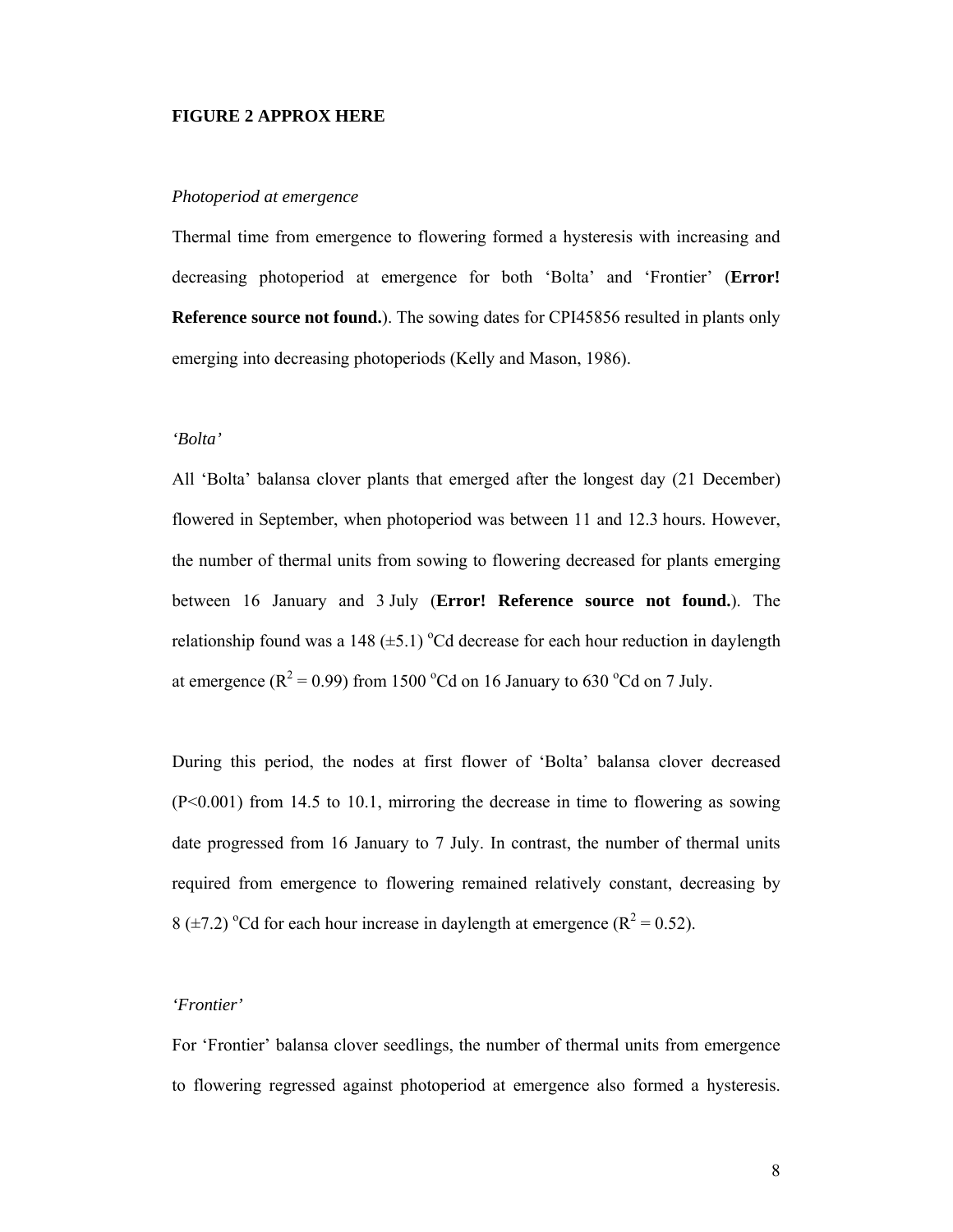Flower initiation required a relatively constant 690 °Cd as daylength decreased at emergence and 365 °Cd as daylength increased (Error! Reference source not **found.**). As daylength decreased at emergence, each hour increased thermal time requirement by 7 ( $\pm$ 13.2) <sup>o</sup>Cd ( $R^2$  = 0.13). As daylength increased at emergence, each hour thermal time requirement increased by 12 ( $\pm$ 2.1) <sup>o</sup>Cd ( $R^2$  = 0.97).

During this period, the node at first flower decreased (P<0.001) from 9.2 for plants sown on 16 January to 8.2 for those sown on 8 March. The node of first flower then remained constant at 8.2 for plants sown on 27 April.

## *Reanalysis of Kelly and Mason (1986)*

Thermal time from emergence to flowering was also calculated for CPI45856 balansa clover from five dates between 7 February and 20 June 1982. CPI45856 is a parent of 'Paradana', itself a parent of 'Frontier' (Kelly and Mason, 1986; Craig *et al.*, 2000), but the line exhibited the same response to photoperiod as 'Bolta'. All CPI45856 plants were sown and emerged into decreasing photoperiods and flowered between 20 and 28 September, when photoperiod was  $\sim$  12 hours. This relationship showed that in decreasing photoperiod each additional hour of daylength at emergence raised the thermal time to flower by 239 ( $\pm$ 28.1) <sup>o</sup>Cd ( $R^2$  = 0.96).

## **FIGURE 3 APPROX HERE**

#### *Photothermal time*

To unify the flowering time from any given sowing date, based on the photoperiod at emergence, the amount of thermal time accumulated between emergence and flowering was modified by photoperiod (Weir *et al.*, 1984). The photothermal time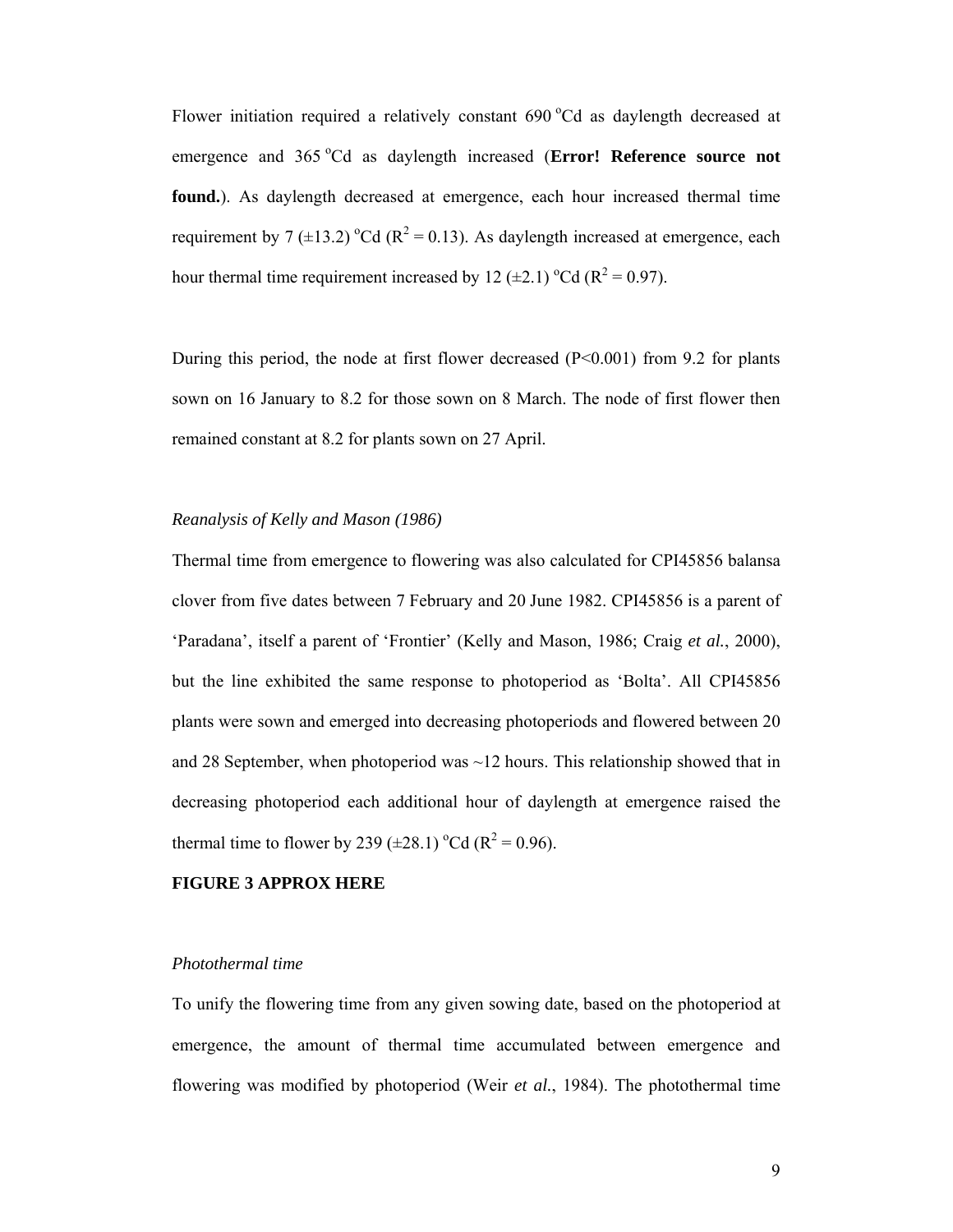model reduces the thermal time accumulated each day through the use of a base photoperiod, in this case 8.6 hours. There was a single linear function (Figure 3) between photothermal time and the photoperiod at emergence for both cultivars. Each additional hour of daylength at emergence increased the photothermal time requirement to flowering by  $64 \ (\pm 16.3)$  °Cd for 'Bolta'  $(R^2 = 0.79)$  and by 57 ( $\pm$ 9.5) <sup>o</sup>Cd for 'Frontier' ( $R^2$  = 0.88).

However, this approach did not satisfactorily account for the differences in flowering time when plants were sown immediately before and after the longest day (1 December and 16 January). Plants which emerged into similar photoperiods but on either side of the longest day had a 160 °Cd difference in time to flowering.

# **FIGURE 4 APPROX HERE**

## **Discussion**

The time of flowering for balansa clover was quantified by thermal time and modified by the length and direction of change of the photoperiod at emergence. Previous relationships between plant flowering and day length, that utilize long and short day plant classifications (Major, 1980) or photothermal time (Summerfield *et al.* 1991), were unable to capture the variation in time of flowering as well as the straight thermal time model. The relationship was strongest for each cultivar when the model assumed the amount of time required from emergence to flowering was based on the duration and direction of photoperiod at emergence. This implies the plants somehow perceived daylength, possibly by comparison of successive days or with an 'expectation' derived from an endogenous measure of circadian rhythm (Millar, 2004).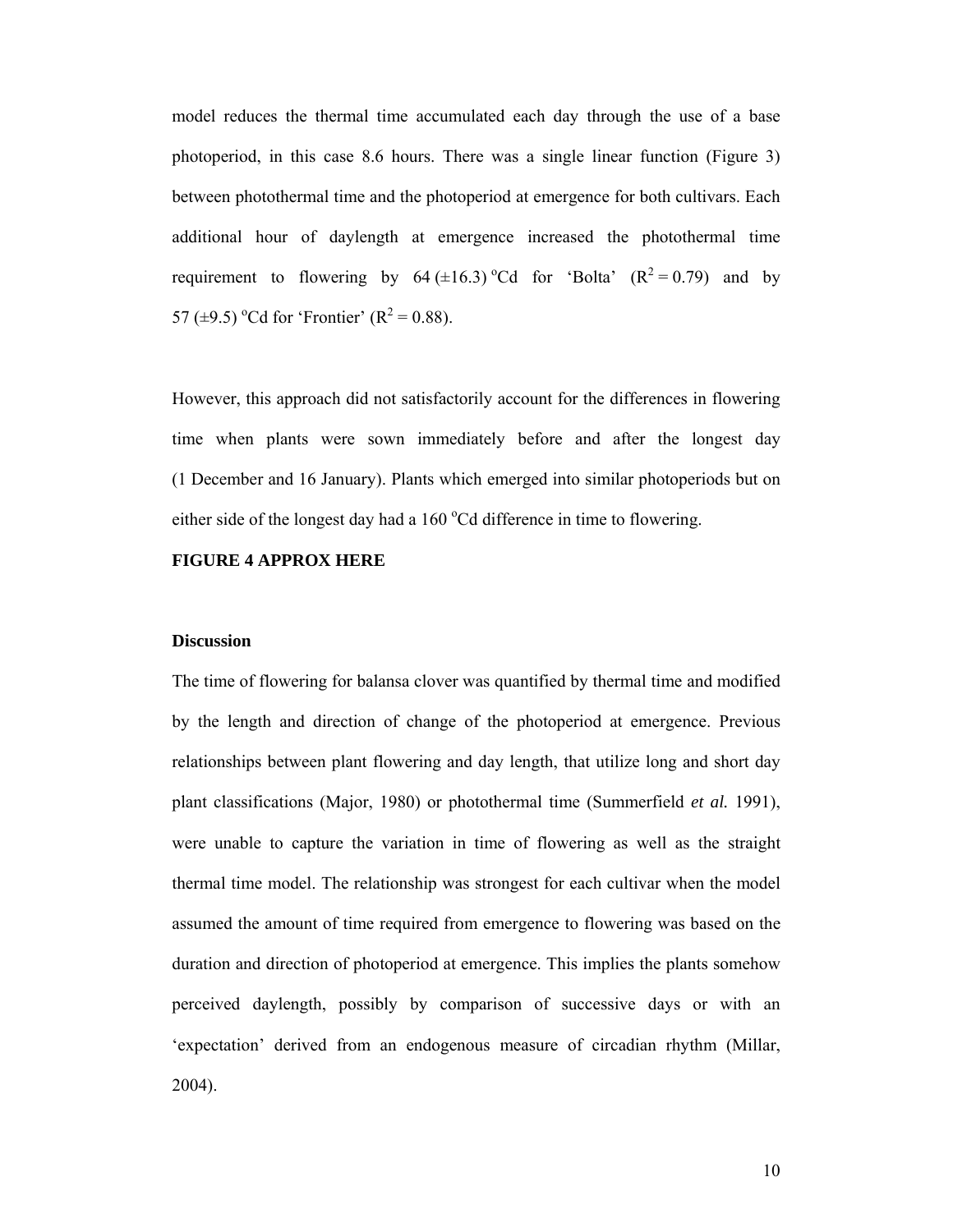In a Mediterranean environment, where balansa clover originates, photoperiod increases occur in conjunction with increased temperatures and decreased moisture availability (Craig, 1998; Craig *et al.*, 2000; del Pozo and Aronson, 2000). Therefore, photoperiod-responsive pathways which induce flowering more swiftly (shorter thermal time) as photoperiod increases would be a positive survival mechanism. The consequence would be a pre-disposition to produce seeds prior to death by drought. In these environments, plant survival is promoted by the ability to produce reproductive structures sooner than would be necessary in more favourable conditions (Norman *et al.*, 2005).

These results provide a physiological basis for traditional sowing date and cultivar choice recommendations for balansa clover. Choosing the correct time to sow will depend on the date in relation to the longest day, the soil temperature and moisture status. 'Bolta' and CPI45856 balansa clovers had their longest duration of vegetative growth when sown immediately after the longest day. Therefore, the greatest dry matter production possible for a growing season would come from the earliest practical sowing. This was shown by Kelly and Mason (1986) for CPI45856 sown in northern Victoria. In contrast, the duration of the vegetative period for 'Frontier' balansa clover was unaffected by sowing date and therefore it is less able to take advantage of any favourable autumn growing conditions without shortening the duration of spring growth.

Soil temperature at sowing is also considered important for successful establishment. The high temperatures of summer associated with dates immediately following the

11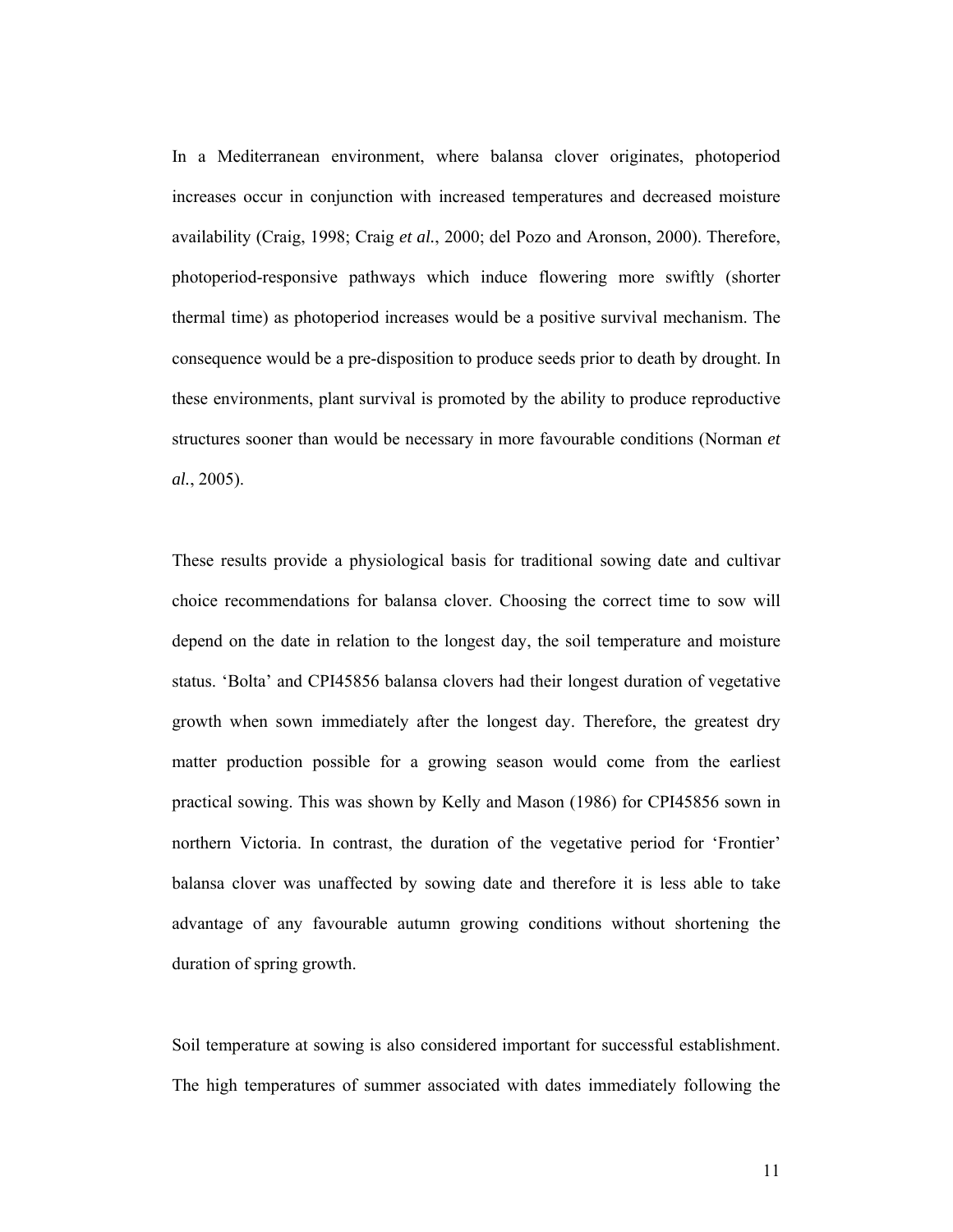longest day lead to temperature-induced seed dormancy (Jansen and Ison, 1994; Monks *et al.*, 2009). 'Bolta' and 'Frontier' have both been shown to germinate to their maximum amount at temperatures below 20 $\degree$ C and at their maximum rate between 12 and 14 <sup>o</sup>C (Monks *et al.*, 2009). In temperate environments, autumn rains tend to coincide with a decrease in temperatures. Sowing should be timed to ensure sufficient moisture for emergence and to avoid seedling death by early season drought (false break).

Cultivar choice is dependent on the length of the growing season to maximise vegetative growth and ensure sufficient seed is set for the following year. This work confirms the conventional sowing recommendations made by Wurst *et al.* (2004) that 'Bolta' should be sown in environments where the season typically ends in November compared with 'Frontier' for regions with a shorter season (~September). Sowing in early February to maximise dry matter production may require a spring/summer fallow or irrigation to ensure adequate soil moisture. The potential would then be for high quality dry matter to be grazed in March/April, before winter slows growth. Removing grazing animals in early August, for 'Frontier', or September, for 'Bolta', would allow the plants to set large amount of seed (Monks *et al.*, 2008).

Where variable spring moisture may limit the duration of the growing season, cultivars with different flowering dates may be sown together to maximise dry matter production while ensuring some seed is set. Provided seed set occurs every four years adequate plant populations are likely to be maintained (Monks *et al.*, 2008).

## **Acknowledgements**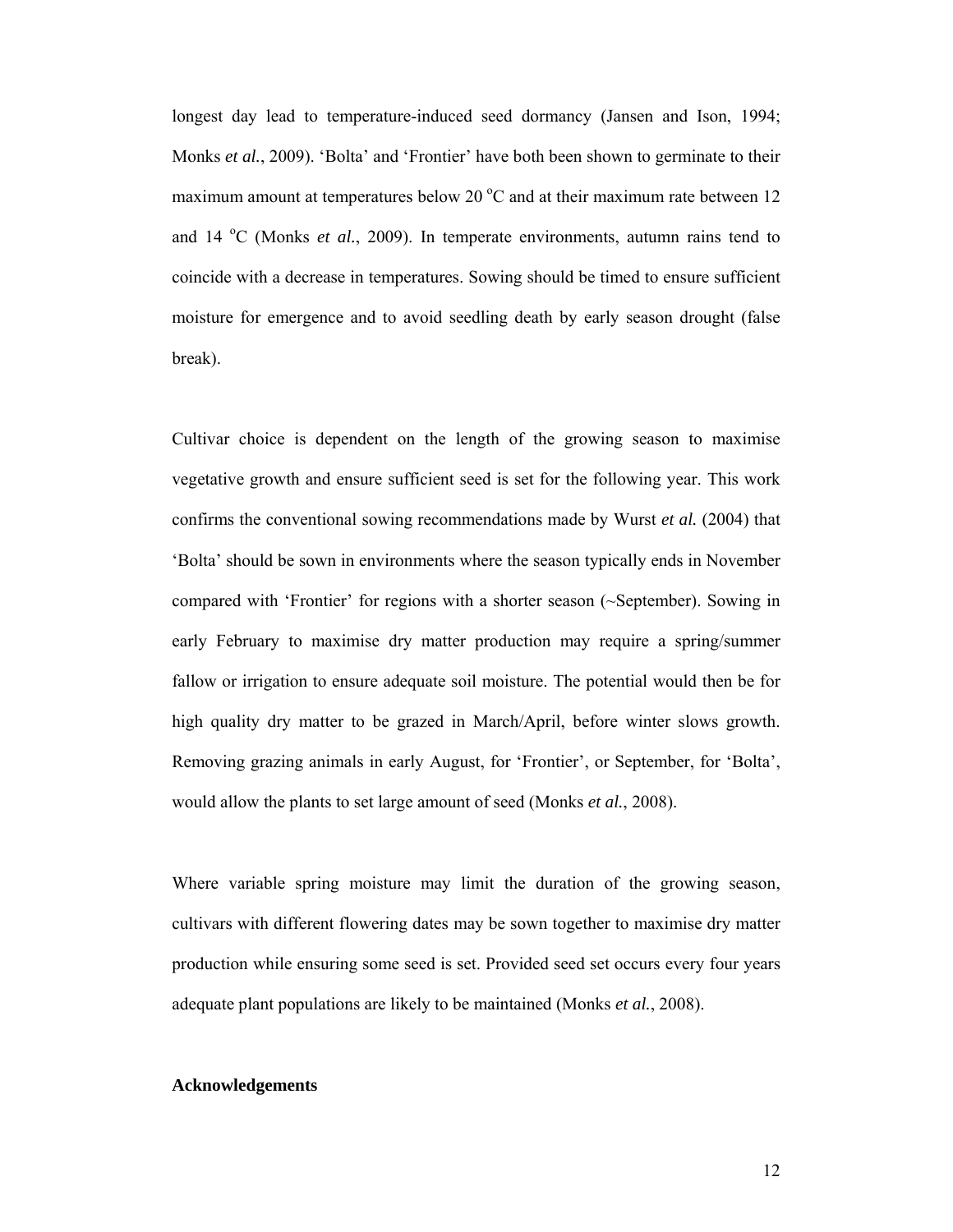DP Monks wishes to acknowledge the financial assistance received for his PhD and in preparation of this paper: Meat & Wool New Zealand, Tertiary Education Commission, C. Alma Baker Trust and Lincoln University.

## **References**

- Angus JF, Cunningham RB, Moncur MW, Mackenzie DH (1981) Phasic development in field crops. 1. Thermal response in the seedling phase. *Field Crops Research* **3**, 365-378.
- Anonymous (2009) Climate statistics for Australian locations. Available: http://www.bom.gov.au/climate/averages/tables/cw\_080091.shtml. Last accessed 20 August 2009.
- Ates S, Lucas RJ, Edwards GR (2008) Pasture production and liveweight gain from cocksfoot-subterranean clover pastures grazed at two stocking rates and closed at different time during spring. *Proceedings of the New Zealand Grassland Association* **70**, 225-232.
- Brooking IR, Jamieson PD, Porter JR (1995) The influence of daylength on final leaf number in spring wheat. *Field Crops Research* **41**, 155-165.
- Cox JE (1978) Soils and agriculture of part Paparua County, Canterbury, New Zealand. *New Zealand Soil Bureau Bulletin* **34**, 128.
- Craig AD (1998). Register of Australian herbage plant cultivars. B. Legumes. 1. Clover. *Trifolium michelianum* Savi (balansa clover) cv. Bolta. *Australian Journal of Experimental Agriculture* **38**, 531-532.
- Craig AD, Ballard RA (2000) Balansa clover (*Trifolium michelianum*) a forage legume for temperate pastures. *Cahiers Options Mediterraneennes* **45**, 177- 180.
- Craig AD, Sandral GA, Dear BS, Latta RA, Evans PM, Hill NL (2000) 'Frontier' balansa clover (*Trifolium michelianum*). *Australian Journal of Experimental Agriculture* **40**, 1201-1202.
- del Pozo A, Aronson J (2000) Ecophysiology of annual legumes. *Cahiers Options Mediterraneennes* **45**, 223-230.
- Evans LT (1959) Flower initiation in *Trifolium subterraneum* I. Analysis of the partial process involved. *Australian Journal of Agricultural Research* **10**, 1-16.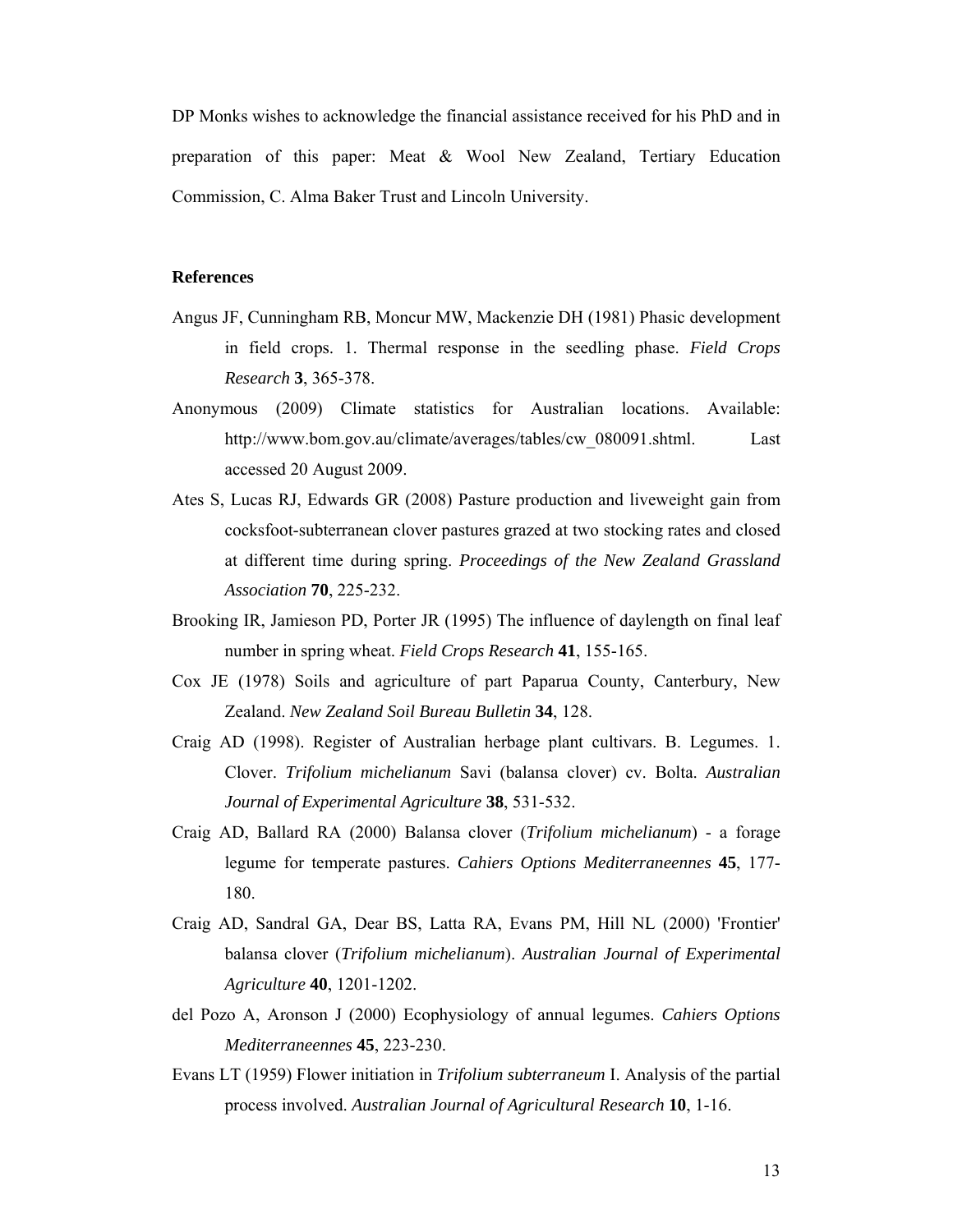- Evans PM, Lawn RJ, Watkinson AR (1992) Use of linear models to predict the date of flowering in cultivars of subterranean clover (*Trifolium subterraneum* L.). *Australian Journal of Agricultural Research* **43**, 1547-1548.
- Garner WW, Allard HA (1920) Effect of the relative length of day and night and other factors of the environment on growth and reproduction in plants. *Journal of Agricultural Research* **18**, 533-606.
- Jansen PI, Ison RL (1994) Temperature effects on germination of *Trifolium balansae*  and *T. resupinatum* with special reference to high-temperature dormancy. *Australian Journal of Agricultural Research* **45**, 689-701.
- Jones CA, Kiniry JR, (1986) CERES-Maize: A simulation model of maize growth and development, (Texas A&M University Press: Texas)
- Kelly KB, Mason WK (1986) Evaluation of some annual *Trifolium* spp. under irrigation. *Australian Journal of Experimental Agriculture* **26**, 79-86.
- Major DJ (1980) Photoperiod response characteristics controlling flowering of nine crop species. *Canadian Journal of Plant Science* **60**, 777-784.
- Millar AJ (2004) Input signals to the plant circadian clock. *Journal of Experimental Botany* **55**, 277-283.
- Mills A, Smith MC, Lucas RJ, Moot DJ (2008) Dryland pasture yields and botanical composition over 5 years under sheep grazing in Canterbury. *Proceedings of the New Zealand Grassland Association* **70**, 37-44.
- Monks DP (2009) The vegetative and reproductive development of balansa clover: a thesis submitted for a degree of Doctor of Philosophy at Lincoln University, Canterbury, New Zealand. http://hdl.handle.net/10182/1337.
- Monks DP, Esmaelan KS, Moot DJ (2009) Cardinal temperatures and thermal time requirements for germination of annual and perennial temperate pasture species. *Proceedings of the Agronomy Society of New Zealand* **In Print**.
- Monks DP, Moot DJ, Smith MC, Lucas RJ (2008) Grazing management of balansa clover for regeneration in a cocksfoot pasture. *Proceedings of the New Zealand Grassland Association* **70**, 233-238.
- Norman HC, Cocks PS, Galwey NW (2005) Annual clovers (*Trifolium* spp.) have different reproductive strategies to achieve persistence in Mediterranean-type climates. *Australian Journal of Agricultural Research* **56**, 33-43.
- Porter JR, Kirby EJM, Day W, Adam JS, Appleyard M, Ayling S, Baker CK, Beale PE, Belford RK, Biscoe PV, Chapman A, Fullers MP, Hampson J, Hay RKM,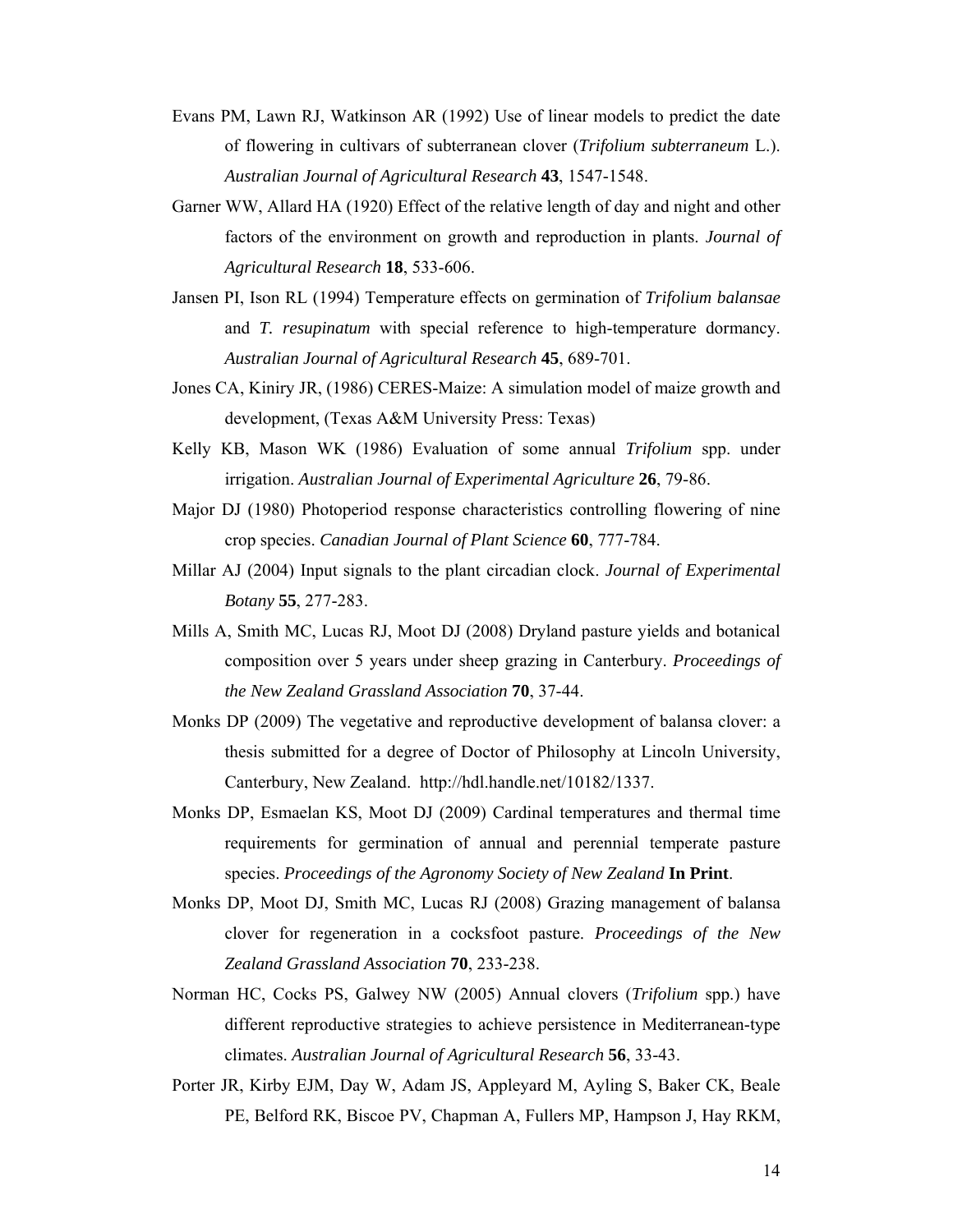Hough MN, Matthews S, Thompson WJ, Weir AH, Willington VB, Wood DW (1987) An analysis of morphological development stages in avalon winter wheat crops with different sowing dates and at ten sites in England and Scotland. *The Journal of Agricultural Science* **109**, 107-121.

- Summerfield RJ, Roberts EH, Ellis RH, Lawn RJ (1991) Towards the reliable prediction of time to flowering in six annual crops. I. The development of simple models for fluctuating field environments. *Experimental Agriculture* **27**, 11-31.
- Weir AH, Bragg PL, Porter JR, Rayner JH (1984) A winter wheat crop simulation model without water or nutrient limitations. *Journal of Agricultural Science, Cambridge* **102**, 371-382.
- Wurst M, Walmsley P, Nichols PGH, Revell CK, Howie JH, McDonald W, Craig AD, Evans P, Auricht GA, Hughes S, Dear BS, Nutt B, Loi A, De Koning CT (2004) Pasture legumes for temperate farming systems: The ute guide. (Primary Industries and Resources South Australia: Canberra)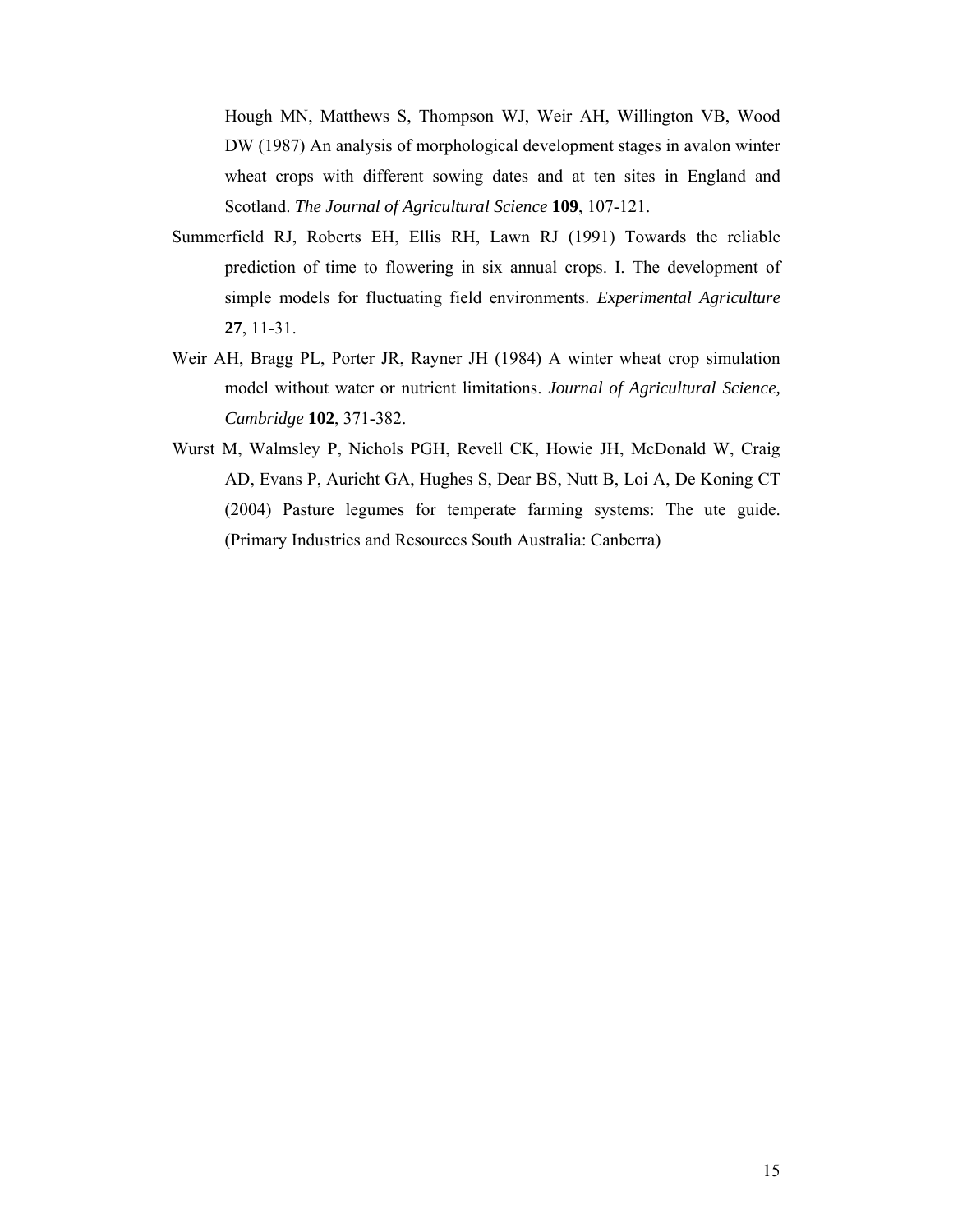

Figure 1



Figure 2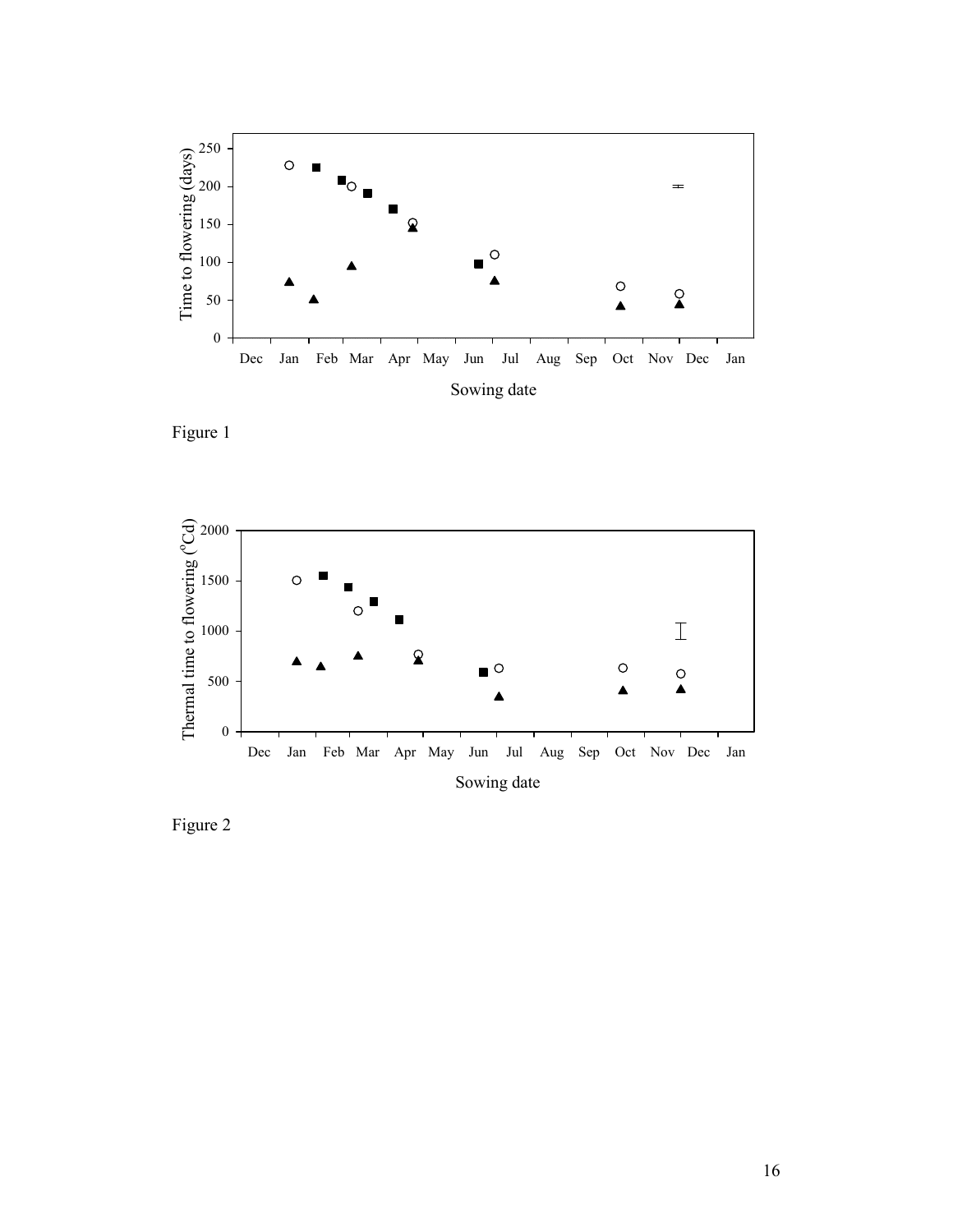

Figure 3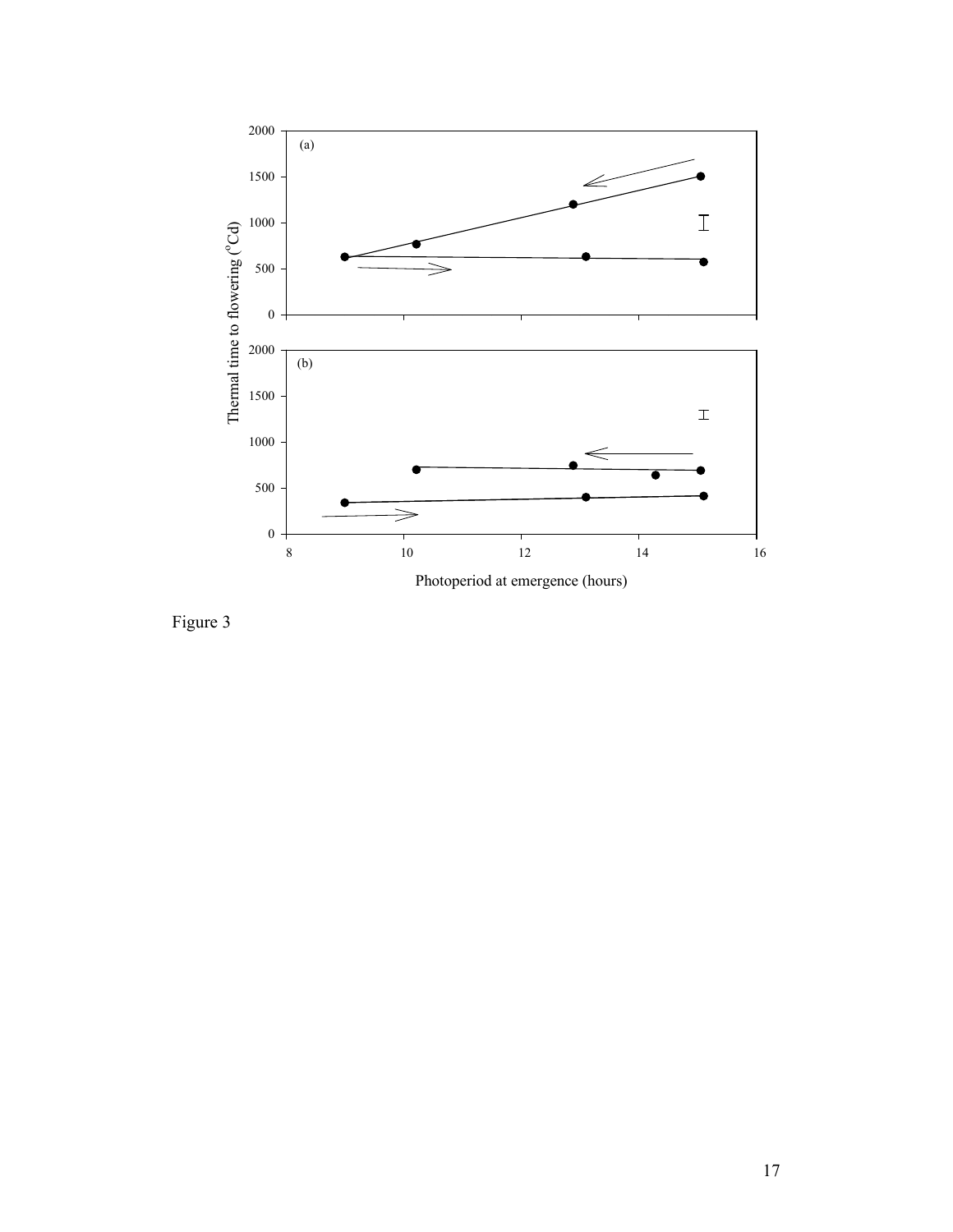

Figure 3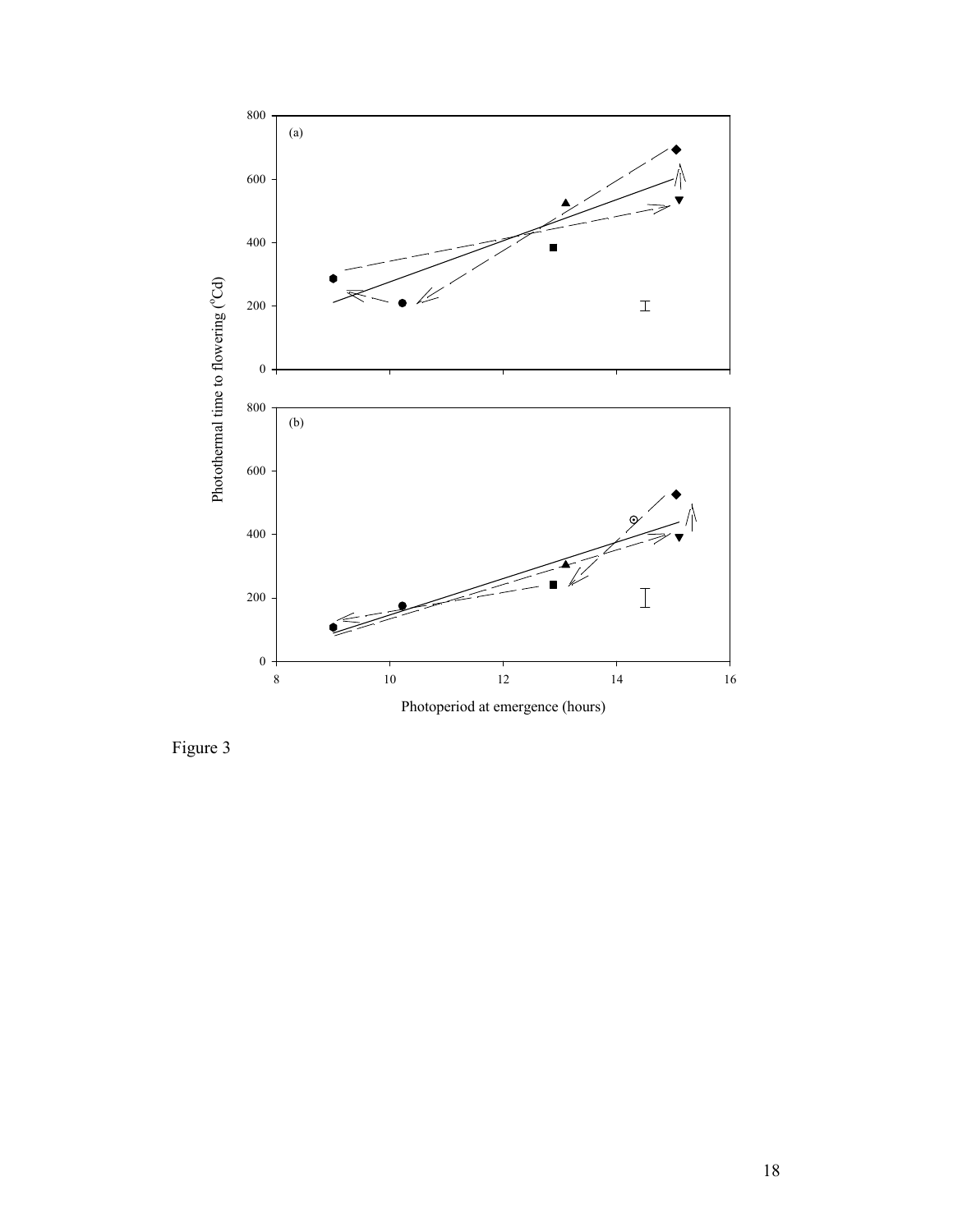Figure 1 caption:

Number of days from emergence to flowering for 'Bolta' ( $\bigcirc$ ) and 'Frontier' ( $\blacktriangle$ ) balansa clover sown in Canterbury, New Zealand and CPI45856 (■) sown in Kyabram, Australia.

Note: Error bars show maximum standard error.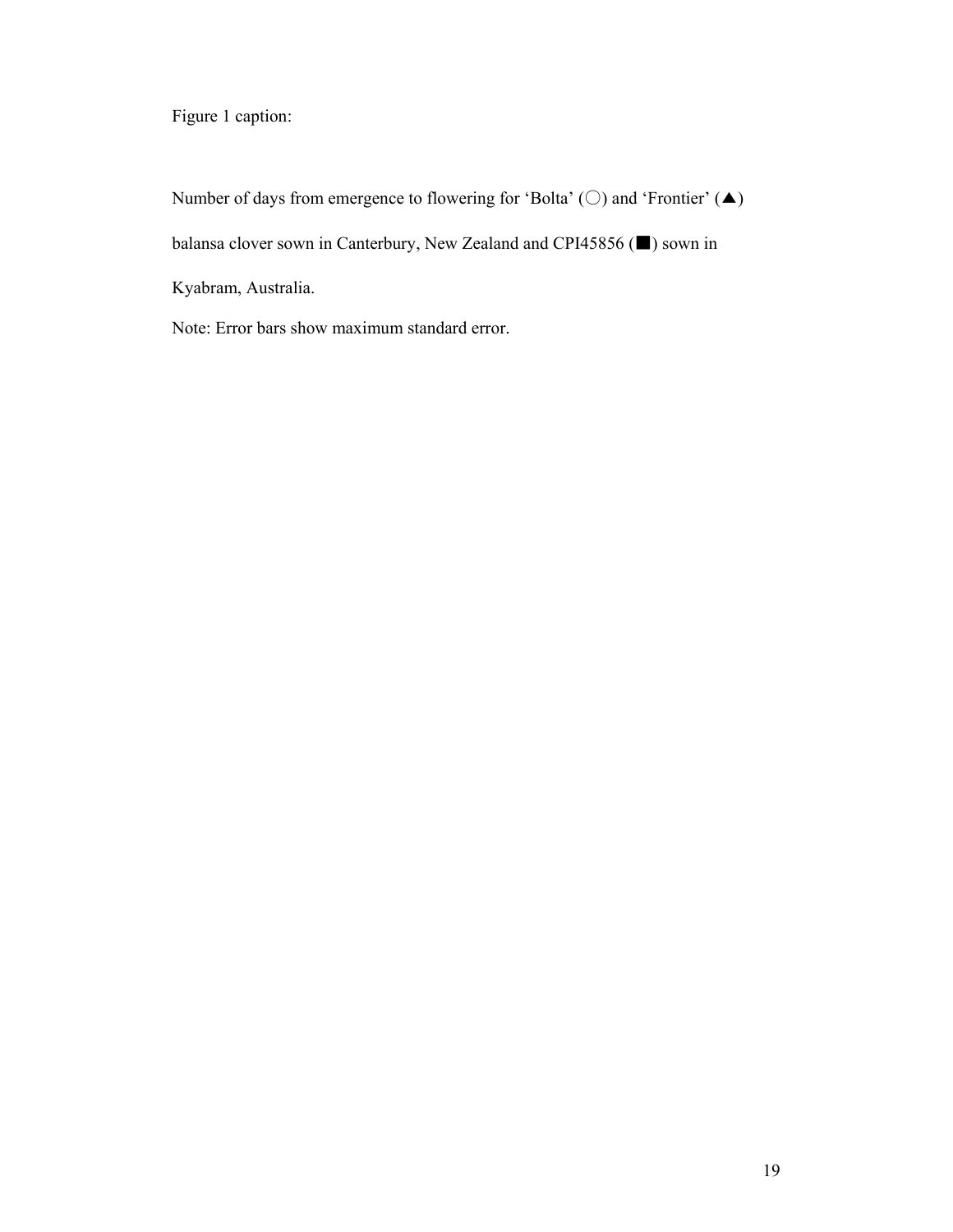Figure 2 caption:

Thermal time from emergence to flowering for 'Bolta' ( $\bigcirc$ ) and 'Frontier' ( $\blacktriangle$ ) balansa clover sown in Canterbury, New Zealand and CPI45856 (■) sown in Kyabram, Australia.

Note:  $T_{base} = 2.5 \text{ °C}$ . Error bars show maximum standard error.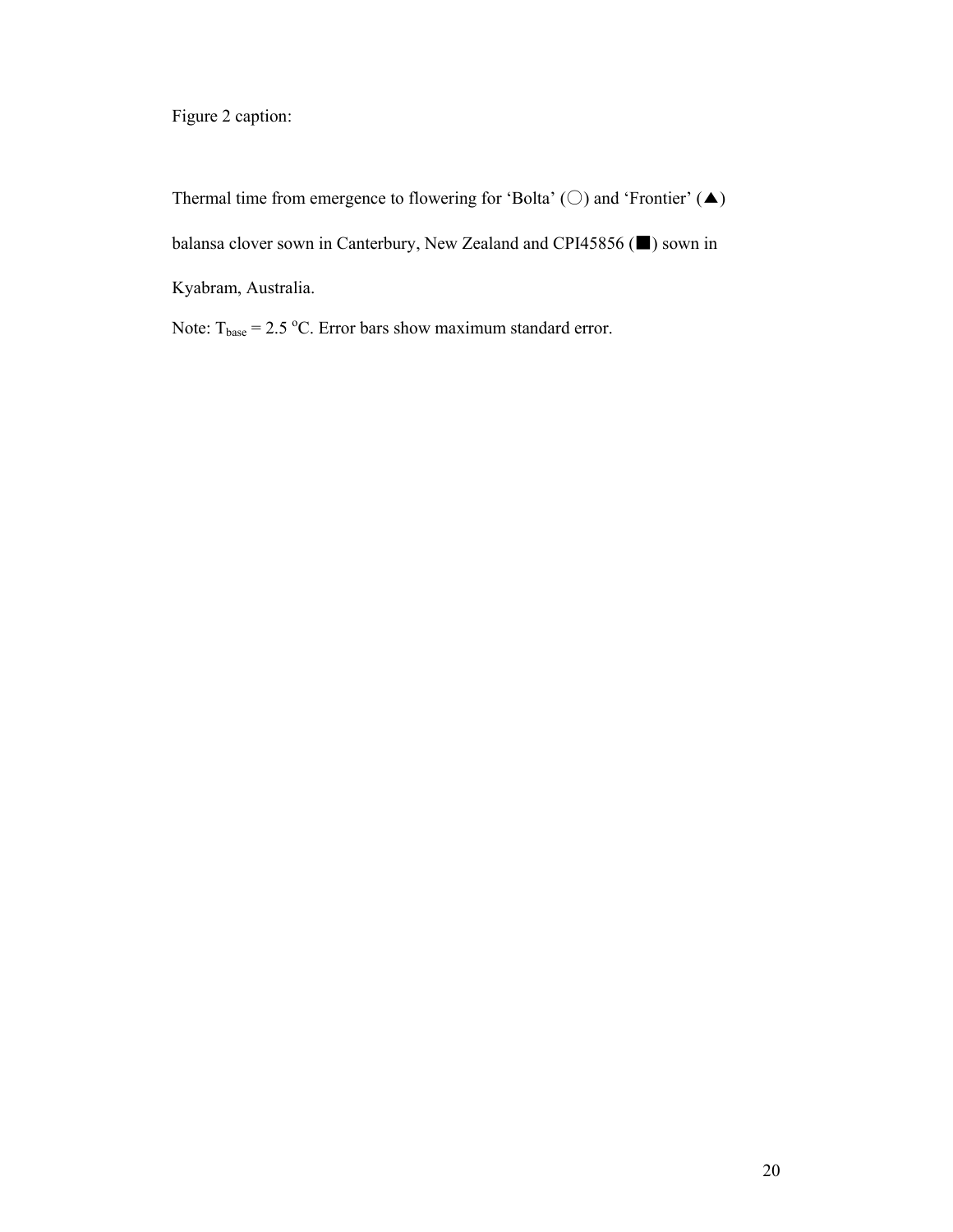Figure 3 caption:

Thermal time from emergence to flowering against photoperiod at emergence for (a) 'Bolta' and (b) 'Frontier' balansa clover, sown in Canterbury, New Zealand. Lines show response to either decreasing or increasing photoperiod (indicated by arrows). Error bars show maximum standard error.